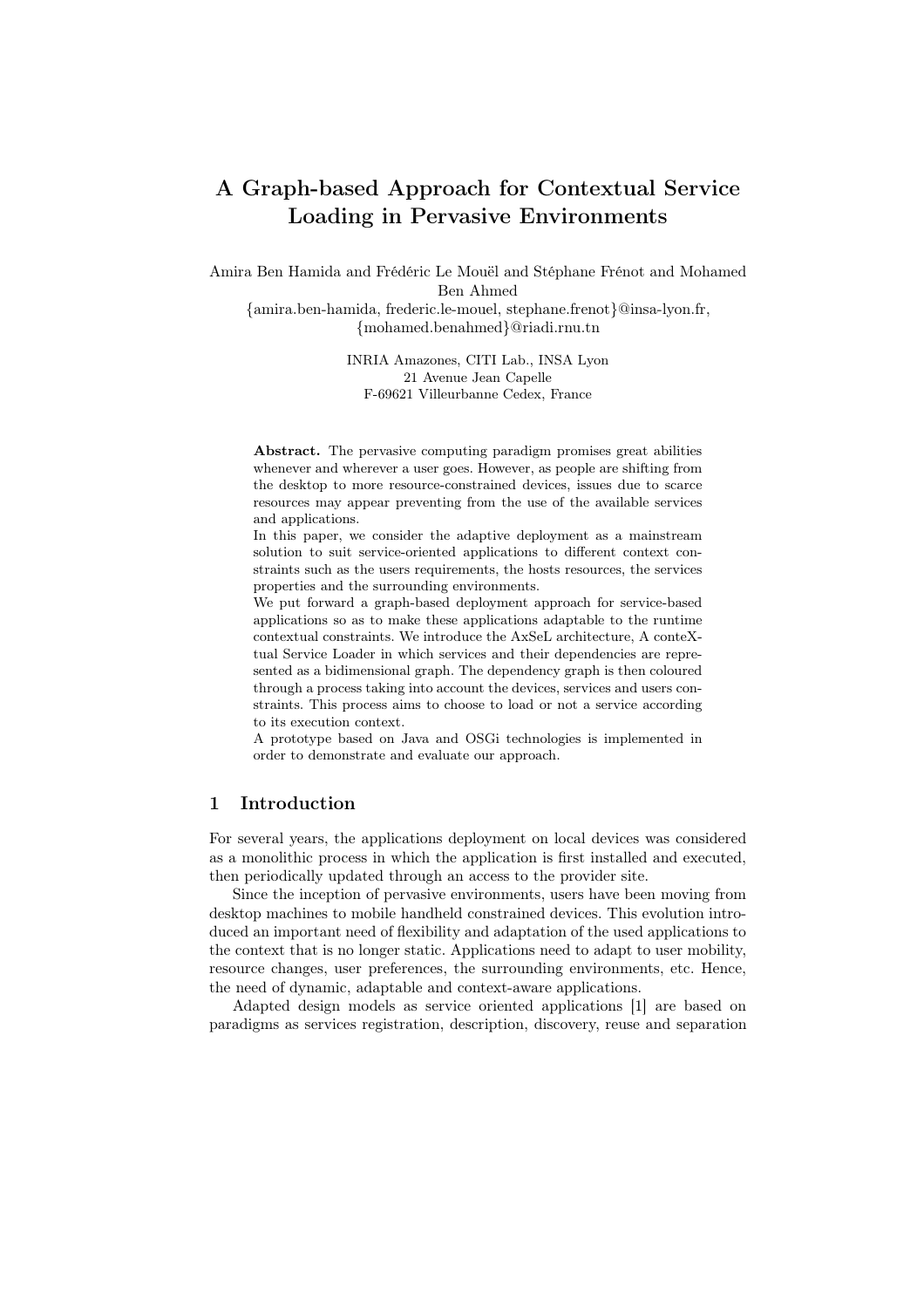of concerns, which allows great abilities of functionality spread in distributed environments and dynamic contextual adaptation.

In this paper, we address applications deployment and execution on mobile devices in pervasive environments. We adopt a hybrid approach of local and remote deployment of service-oriented applications which allows their use even if the network is disconnected. Besides, we believe that using the service-oriented paradigm allows great abilities of loading the applications on different devices, of dynamically enriching the applications with new functionalities, of switching on the fly between functionalities and of reconfiguring the loaded ones.

We introduce the AxSeL architecture, a conteXtual Service Loader that enables the service-oriented applications autonomic loading and adaptation on resource-constrained devices. In AxSeL, an application is represented as a bidimensional dependency graph of services and components. We take advantage from the graph theory in order to easily deal with services runtime dependencies and to benefit from existing approaches of optimal graph walks. Moreover, in order to achieve context-awareness listeners are used to capture and interpret incoming context events to generate the optimal deployment actions. According to context events (service property change, service appear/disappear, device resource change), AxSeL generates 'snapshots' (views) of the current runtime application. In this paper we only present the current state of the work, the local deployment.

The contributions of this paper are as follows:

- We present a service model providing services autonomy (each service has control on the logic it encapsulates), reusability (a same service can be reused in different contexts), description, publication and composition abilities. (cf. 3.1)
- We design the dependencies of a given application as a logical dependency graph where nodes are services and components, and edges represent their links. Logical operators between the edges are included, in order to enlarge the choice of services and components. (cf. 4.1)
- We design and implement graph-based decision algorithms for taking loading decisions depending on contextual properties, and adaptation algorithms to adapt the loaded applications to the current runtime context. (cf. 4.1, 4.2, 4.3)
- We show that our approach is efficient with comparison to an existing similar approach through measurements and experiments. (cf. 5)

The remainder of this paper is as follows. In section 2, we present a state of the art of deployment platforms. Section 3, details the design principles. Section 4, presents the architecture of the AxSeL system. Section 5, introduces the AxSeL prototype and the measurements of the conducted experiments. Finally, section 6 concludes and gives the future research works.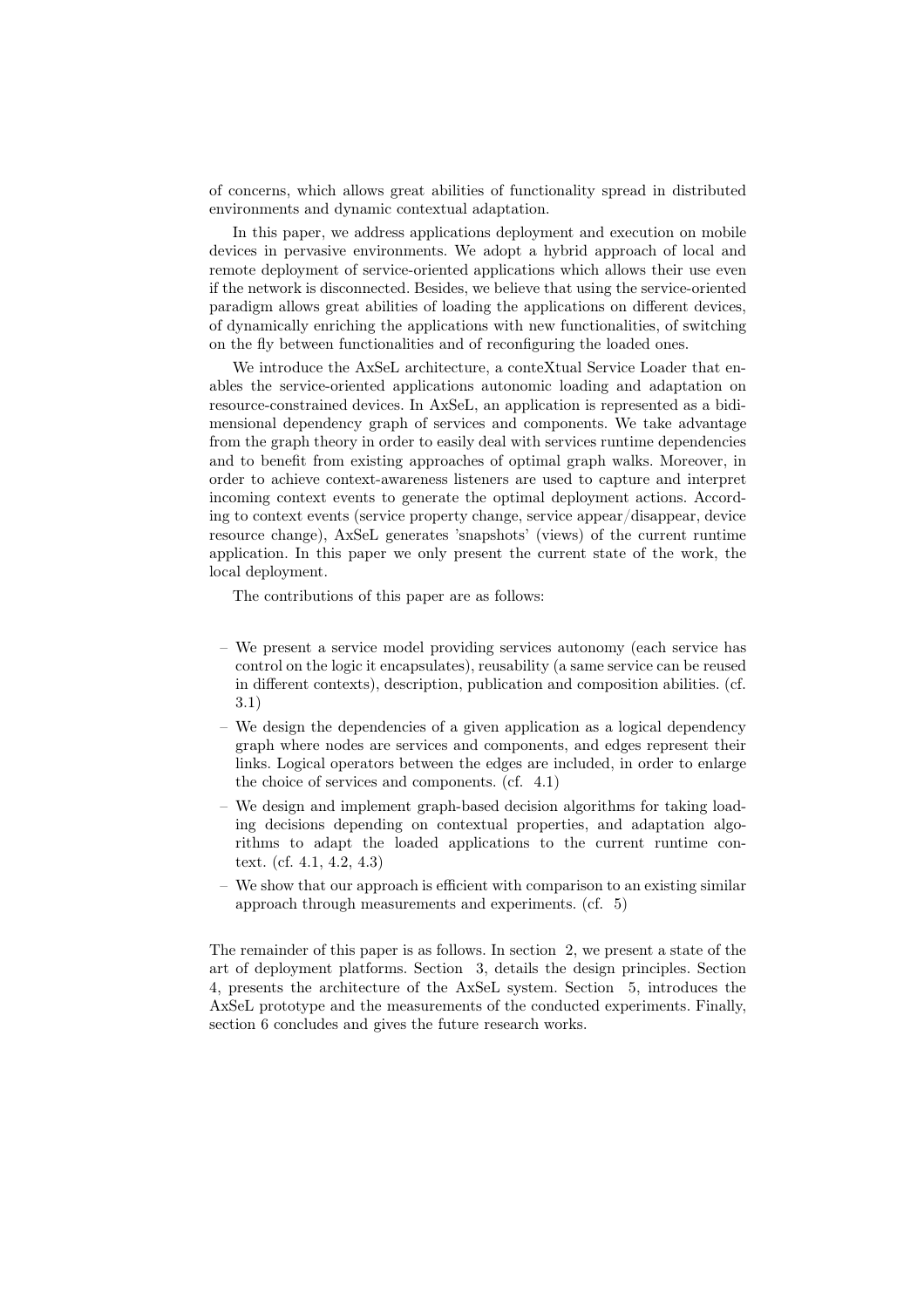## 2 State of the Art: Software Deployment Systems

Software deployment is defined in [2] as being a process composed of several phases as follows: release, installation, activation, deactivation, adaptation, update, uninstall and retire. Let classify the application deployment approaches using the following criteria,  $(i)$  the deployment target either distributed or local and *(ii)* the deployment constraints.

Software installers as InstallShied  $<sup>1</sup>$  and PC-Install  $<sup>2</sup>$  are solutions for soft-</sup></sup> ware local deployment. Stand-alone applications are packaged into self-installing archives and installed on the terminal. Current installers include Internet extensions for updating new versions and adding new plugins. Though such solutions are efficient to local deployment, they deal with coarse-grained applications and impose their total installation on the terminal, without respecting contextual constraints.

Several research works have been carried out in the area of component-based applications deployment. Contrary to the previous approaches, these solutions target distributed hosts and respects several constraints, in order to provide solutions to the CPP (Component Placement Problem). They are interesting because a decision process is taken at the deployment phase.

[3] considers the network fragmentation issue caused by hosts volatility in pervasive environments. The authors consider a constraint-driven component deployment (installation and activation) in dynamic networks. They deal with a hierarchical model of components which is deployed by propagation over a set of nodes. Resource constraints are expressed through an Architecture Description Language (ADL) that is considered in a decisional algorithm. [4] rely also on a declarative language expressing the constraints and propose a deployment model and an autonomous management of distributed component oriented applications. Constraints as the placement of a component in a node or the components interconnection topology are first described, then resolved in order to find an optimal configuration.

Context constraints may also be related to terminals hardware features. In [5], the authors target the energy economy of the nodes and resolve the CPP through an AI (Artificial Intelligence) approach. The Sikitei algorithm [6] is extended in order to give a component deployment planner. In Smart Deployment Infrastracture (SDI) [7], the authors aim to optimize the memory use in mobile devices. During the component installation, the latter is either installed locally, or called remotely. Both the device memory and the geographical position are considered for selecting the appropriate component of a given application.

User preferences are also considered as contextual information and are used in [8] to provide an adaptation mechanism for service-oriented applications in ubiquitous environments at execution. In order to achieve contextual adaptation, the authors choose at first the services and applications providing a given task. Then, they proceed to components allocation to the selected hosts. Finally,

<sup>1</sup> http://www.installshield.com/

 $^2$ http://www.sharewareconnection.com/titles/pc-install.htm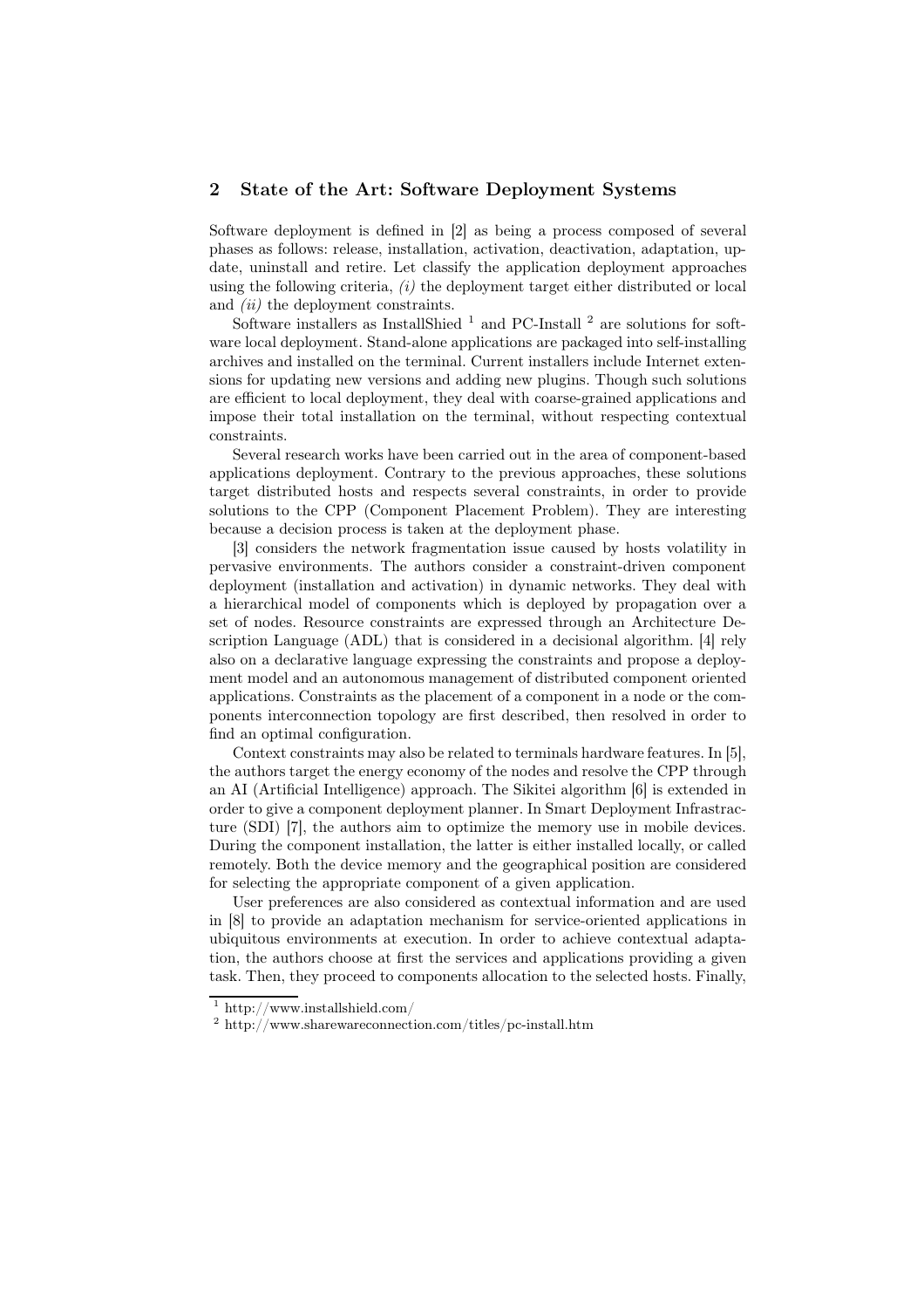reconfigurations are possible in case of context changes. An analytical model and an algorithm are proposed to provide the optimal configuration.

| System            | Deployment                      | $\operatorname{Unit}$ | Decision                                             |
|-------------------|---------------------------------|-----------------------|------------------------------------------------------|
| $[3]$             | installation and acti-component |                       | ADL                                                  |
|                   | vation                          |                       |                                                      |
| $[5]$             | installation                    |                       | component artificial intelligence                    |
| $[4]$             |                                 |                       | configuration and up-component deployment descriptor |
|                   | date                            |                       |                                                      |
| [8]               | configuration                   | and service           | mathematic model                                     |
|                   | adaptation                      |                       |                                                      |
| $\lceil 7 \rceil$ | installation                    |                       | component deployment descriptor                      |

Table 1. A Comparison of Contextual Deployment Platforms

In table 1, we make a comparison of the cited approaches considering three criteria as follows: the deployment phase, unit and decision. The decision criterion refers to the technique the authors adopted to place the given components on the present hosts in the most optimal way according to contextual constraints. As previously mentioned, adopted decisions may result from a logical reasoning on a set of predefined rules, or may follow some static deployment descriptors, or may be mechanisms considering artificial intelligence planners.

Our work deals with service-based applications deployment on local constrained devices by proposing a hybrid (local and distributed) approach. Both issues related to distributed deployment solutions (disconnections, network constraints, services links) and to local deployment (device constraints) are considered. Moreover, we need to be aware of the user preferences and the changes of the surrounding environment, which is similar to the deployment conditions of the previous solutions. Most solutions cope with these problems by executing applications in a degraded mode when deployment conditions are altered (no available hosts, no sufficient resources). AxSeL borrows this technique in order to ensure the application execution even in the worst conditions (luck of resources, disconnection, disappearance of a service). A deployment decision is also taken in order to perform the optimal actions respecting the given conditions.

# 3 Design Principles: Application and Context

This section briefly outlines the design principles of our platform.

## 3.1 Application/Service/Component Model

Requirements. The considered applications are composed of services and components. The service/component model needs to satisfy the following requirements.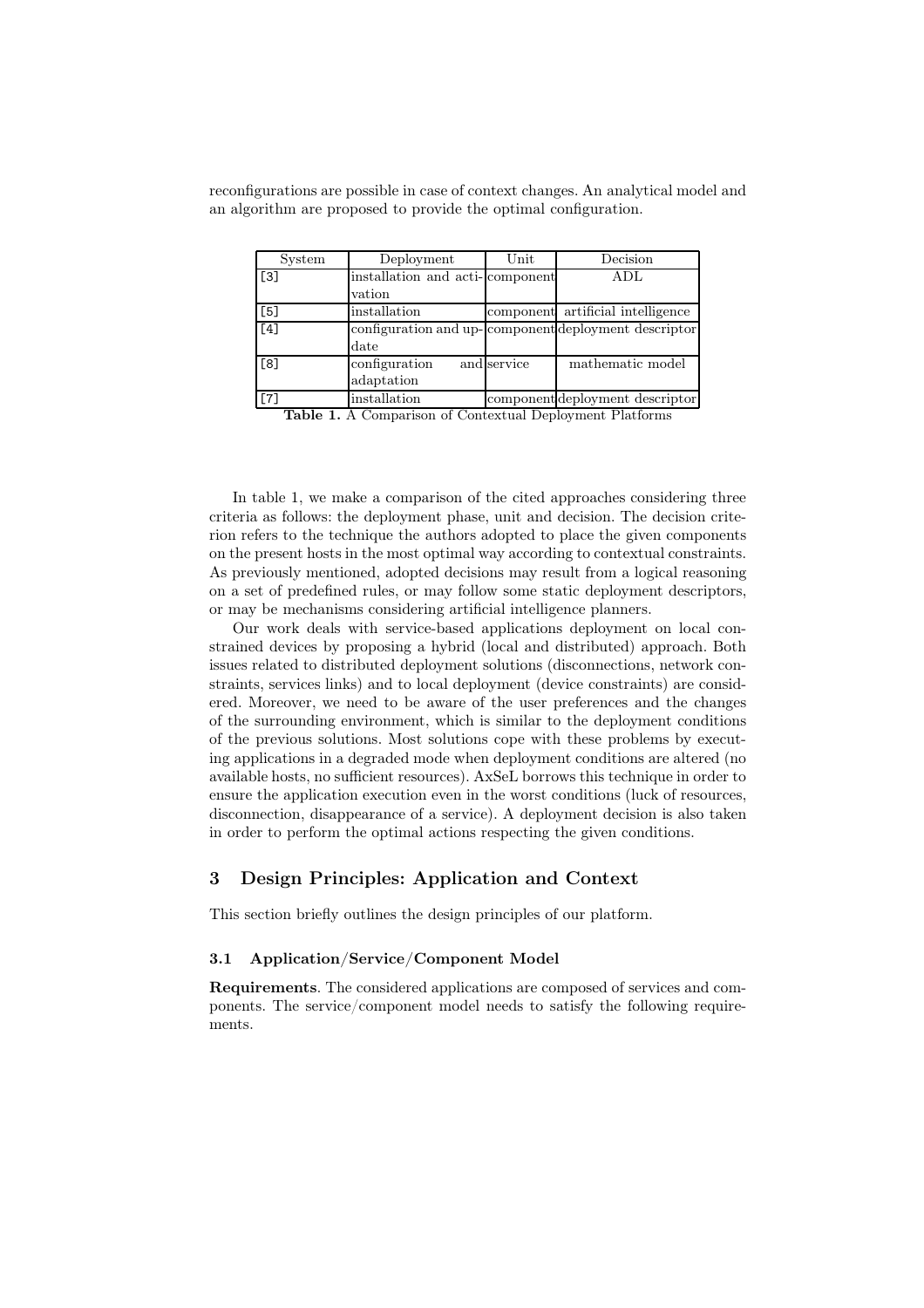- **Separation of Concerns** [9], is the fact of encapsulating software functionality in modular boundary units as services for example. This principle provides several abilities as software reuse, modularity, dependency injection, inversion of control and loose coupling. (1)
- Description and Publication, description allows to affect to the services and components contextual descriptions including their features and dependencies. The descriptions may help the decision process by giving information about the deployed modules (services/components). The publication allows the visibility and reuse of services. (2)
- Resilience, we need to ensure the application function even if some services disappear or cannot be be loaded. We thought about using special services answering by a null response. These may be used in order to replace the disappeared ones or those that do not respect the deployment constraints. (3)

Definitions. In order to satisfy the cited requirements we refer to definitions present in literature and provide our own definition of the service/component model we use in our approach. [10] present a state of the art of software components from which we cite three definitions.

- $-$  Szyperski: a component is a unit of composition with contractually specified interfaces and explicit context dependencies only. A software component can be deployed independently and is subject to composition by third parties.  $(1)$
- $-$  Meyer: a component is a software element (modular element), satisfying the following conditions:  $(i)$  It can be used by other software elements, its "clients". (ii) It possesses an official usage description, which is sufficient for a client author to use it. (iii) It is not tied to any fixed set of clients.  $(2)$
- Heineman and Councill: a component is a software element that conforms to a component model and can be independently deployed and composed without modification according to a composition standard. (3)

A component is a software unit encapsulating functionality. It can be deployed and executed (definition 1 and 2, requirement separation of concerns). A component has interfaces. An interface corresponds to a service. Services allows the import and export of functionality (requirement 1 (Inversion of control)). A component is subject to composition with other components through published and imported services (definition 1, requirement 1 and 2). A component and its services are not dedicated to a special user (definition 3, requirement 1 (Loose coupling)).

Finally, during services deployment, some services may not respect the deployment constraints or may disappear. Hence, we need to define a null service in order to replace them until the coming of another suitable one. The considered service/component model is depicted in the figure 1.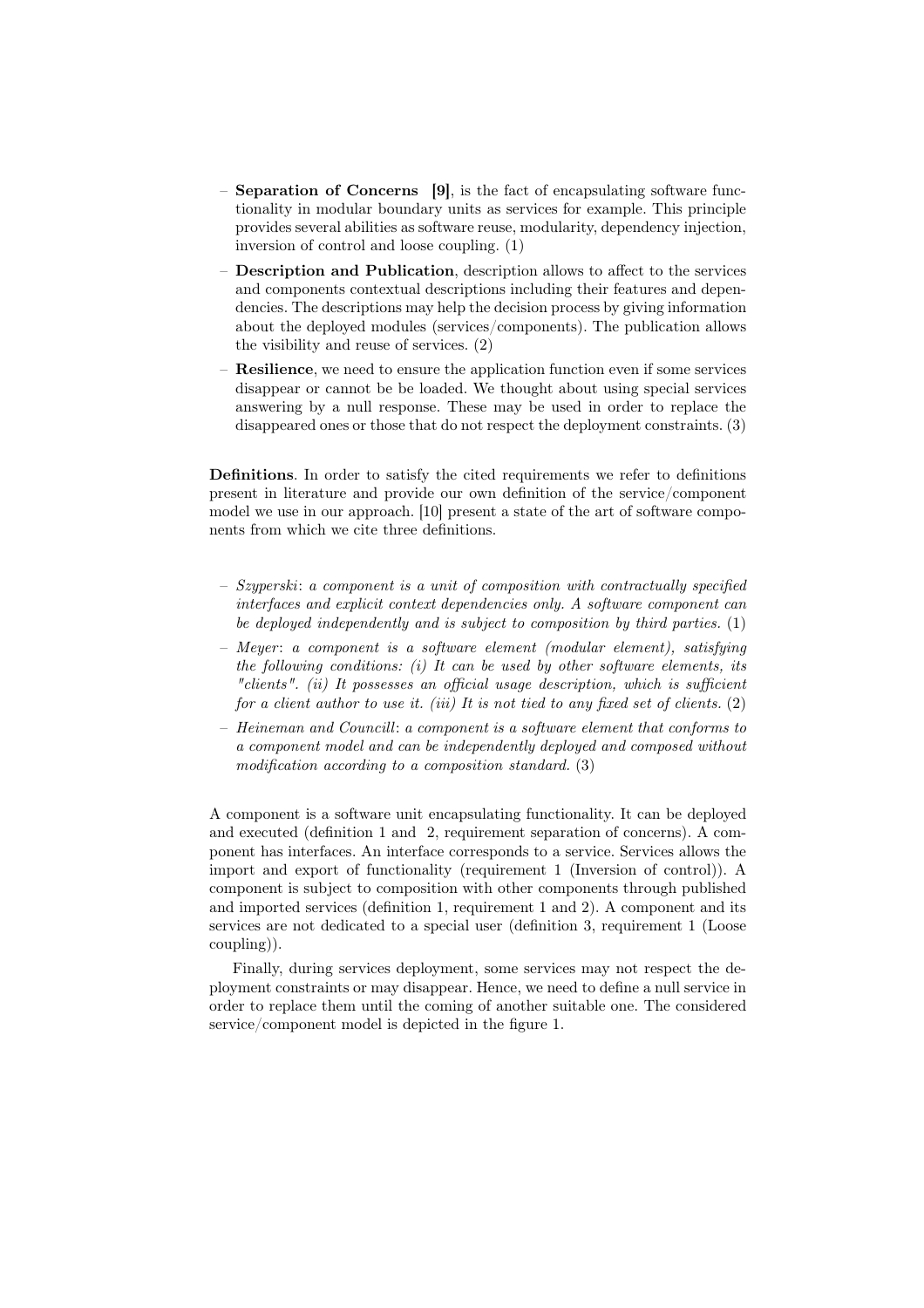

Fig. 1. AxSeL's Application/Service/Component Model

Components dependencies belong to the deployment step, while services dependencies belong to the execution step. Dependencies are satisfied if the needed services are available. Services discovery is made either through a statical way by services and components repositories for example, or through a dynamic way by discovery protocols as UPnP [11], Jini [12], etc. Several platforms relying on the component model exist as EJB [13], CORBA [14], OSGi [15] or web services [16].

We separate services from components in our model, in order to associate to each a description context. We base on these contexts to operate the deployment decision according to the predefined constraints. The loading decision can be made on both the components layer or the services layer. Context models are defined in (cf. 3.2).

## 3.2 Context Model

Requirements. Our context model needs to satisfy these requirements.

- Resource-constrained devices. A description of the current state of the device can be helpful to take the optimal loading decisions. Any noticed change in the device resources may influence the decision process.
- Application, services and components. Considered applications are composed of several dependent services. The state of appearance/disappearance of services and their features (name, version, location, etc.) need to be taken into consideration in order to achieve context-awareness. The optimal decision is then taken obeying to the application and services constraints.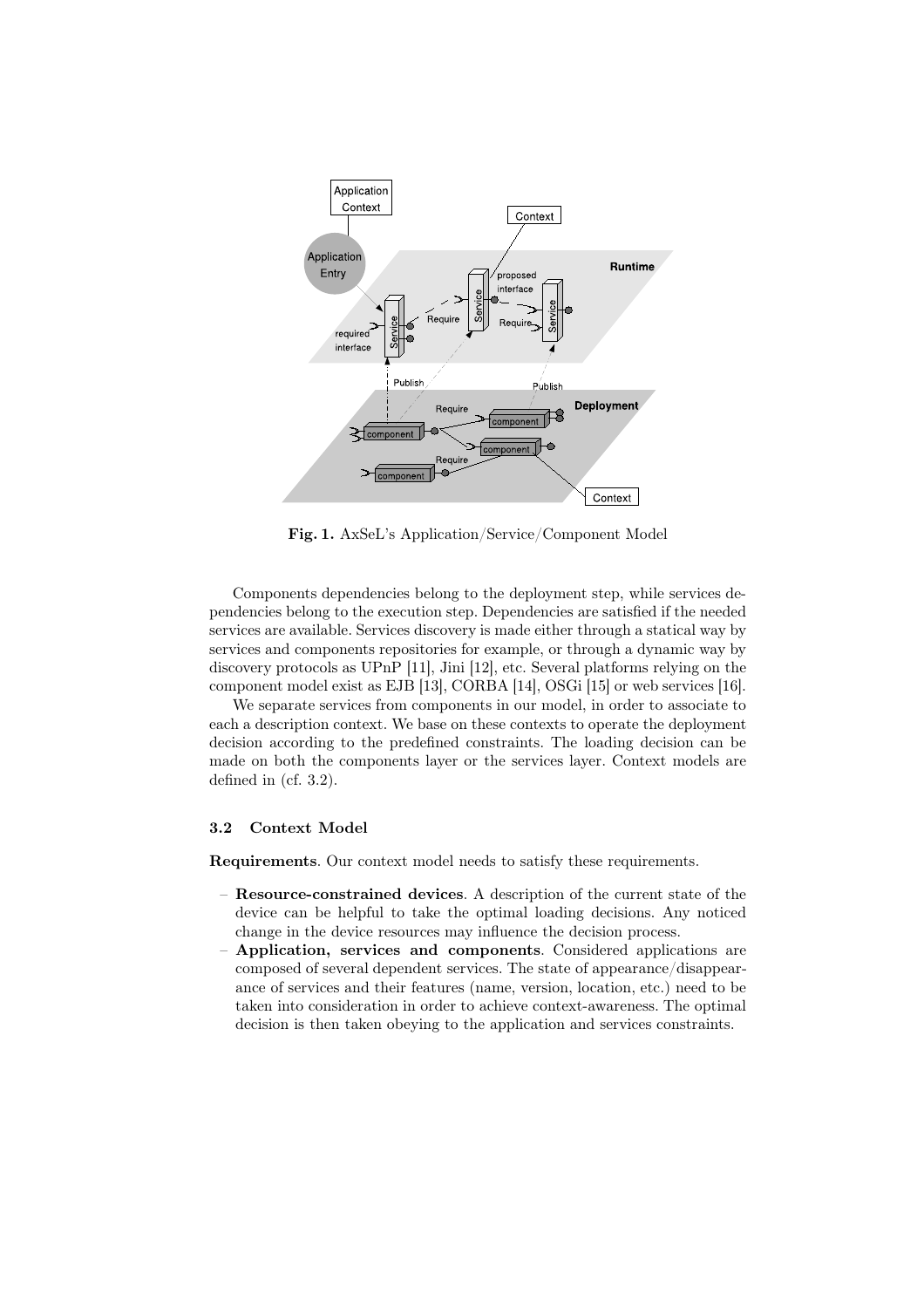User. User may have preferences regarding the applications to be loaded. Security, preference levels can be expressed for the services or applications. These information may also influence the loading decisions.

Definitions. We base on a generic definition of the context and apply it to the above mentioned requirements of our system. In [17] the context is defined as any information that can be used to characterize the situation of an entity. An entity is a person, place, or object that is considered relevant to the interaction between a user and an application, including the user and applications themselves. We borrow the previous context definition and define our generic context model -depicted in figure 2- as being a set of information gathered from applications, services, components (name, version, needed resources, etc.), devices (free memory, battery, etc.) and users (preferences).



Fig. 2. Context Model

The AxSeL platform uses these contextual information to take the service loading decision by comparing a required context (service, user) to a provided one (device). In this paper we consider a simple instantiation of the above depicted model as being the criteria taken from the device (available memory), from the service (needed memory and assigned priority) and from the user (required priority).

- Priority. We assign to each service a priority level expressing its importance for the application. We suppose that the service provider affects this priority to express the necessity of loading or not a given service. The service must be loaded if it has a high priority. Otherwise, it is not necessary to have it on the device.
- Memory size. In order to optimize the memory allocation, we introduce the memory size property. It informs about the memory occupation needed by a service in execution. We suppose that this property is provided by the service provider. If the service needs more than the available memory we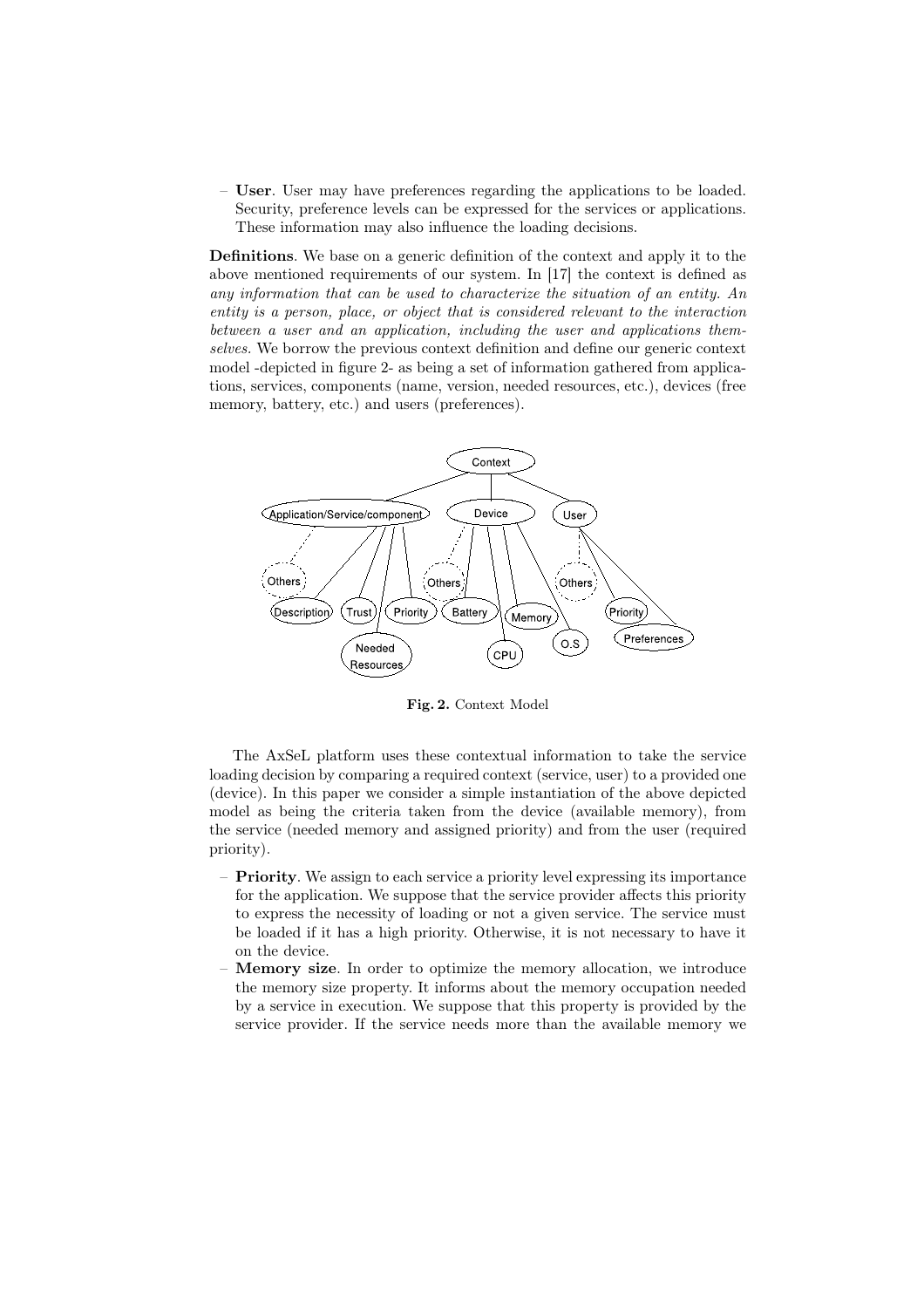don't load it and replace it if possible by a more adequate one consuming less resources.

Nothing prevents from considering other constraints in order to adapt to the users, devices and services requirements. These constraints can be related to the service level (trust, life cycle, etc.), or to the hardware level (other resource needs), or to the user preferences.

# 4 The AxSeL Architecture

In pervasive environments, services are hosted in mobile devices or remote repositories. Services repositories are described through descriptors including services information (dependencies, location, memory size, etc.). Mobile devices access to the repositories and choose the needed services through the services descriptor. Once the component providing the service is found, it is locally loaded on the device. AxSeL aims to achieve context-awareness by considering a global view of the available repositories. An overview of the AxSeL architecture is illustrated in the figure 3.



Fig. 3. The behaviour of the AxSeL architecture : (a) the device looks for a service and decides to load it, (b) the service and its dependencies are loaded locally in the device, (c) in the case of changes the service may be unloaded

In order to operate the services loading, the AxSeL architecture follows four steps.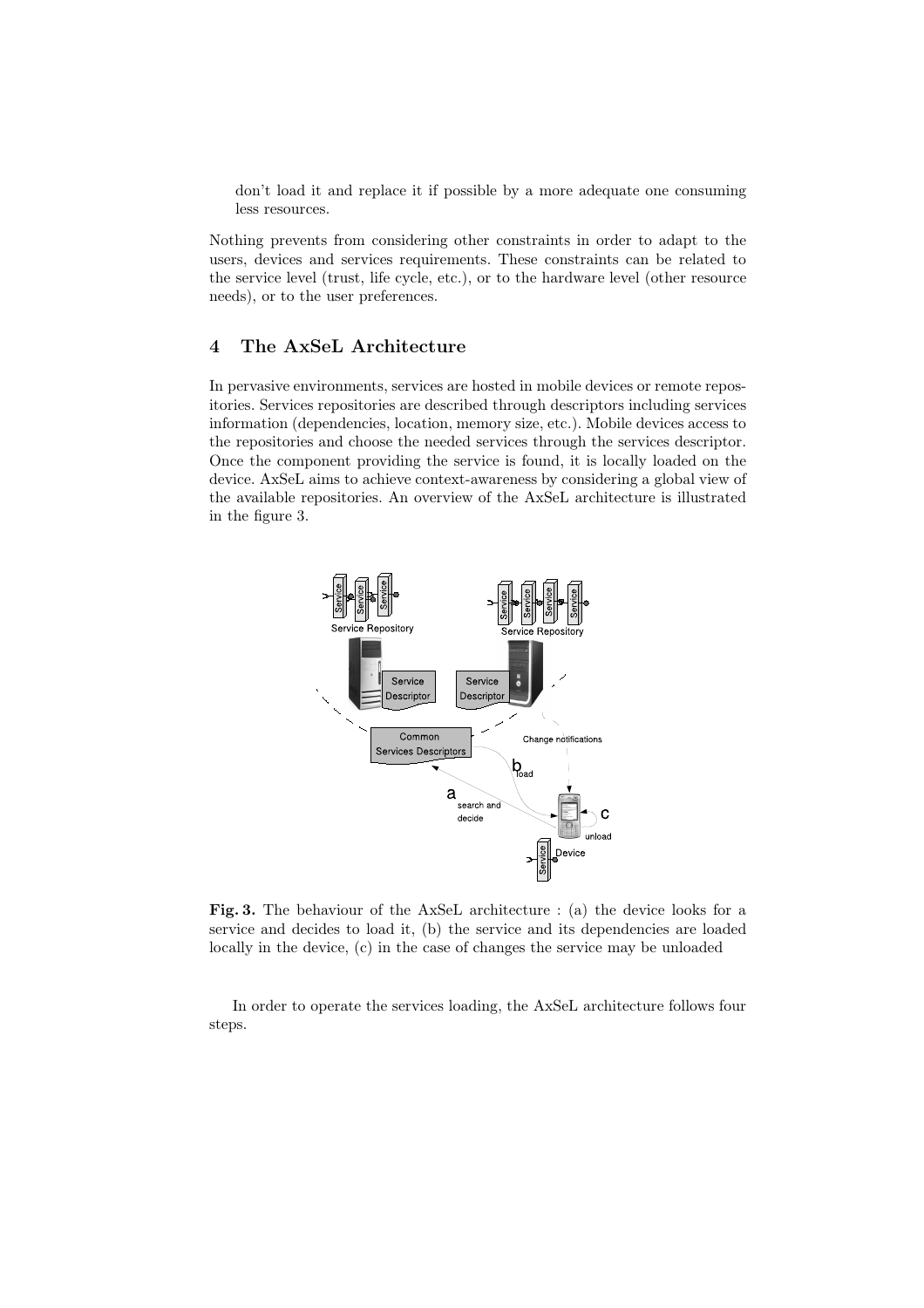- 1. Dependency Extraction, is the process allowing the services dependency extraction from the services descriptor. After the extraction a service dependency graph is obtained. The graph nodes include services and components properties (unique service descriptor, figure 3),
- 2. Loading Decision, consists in a graph walk with a simultaneous comparison between the required and provided contexts. For each service of the graph a loading decision is taken (step a, figure 3).
- 3. Loading, is the step that applies the previous decision step and operates the effective components loading, installation and execution (step b, figure 3),
- 4. Contextual Adaptation, services and devices state changes may trigger a contextual adaptation as a new service loading/unloading decision, (step c, figure 3).



Fig. 4. A layered view of the execution platforms

The AxSeL architecture relies on the service-oriented paradigm, each one of the step 1, 2 and 3 represent a service. Hence, the extraction and adaptation services may be executed in the host A, while the decision service in the host B (figure 4).

In the following sections, we present the service dependency graph, the proposed loading decision, and finally the contextual adaptation. The loading mechanism is realized by the underlying execution platform (Section 5) and will not be detailed in this paper, hence.

#### 4.1 Graph Extraction: Bidimensional Graph Model and Algorithm

Graph Structure, we extract from an XML services descriptor the dependency graph of a given service. The dependency graph includes the services, the components exporting them and their properties (name, location memory size). Services and components properties are included in order to be taken into account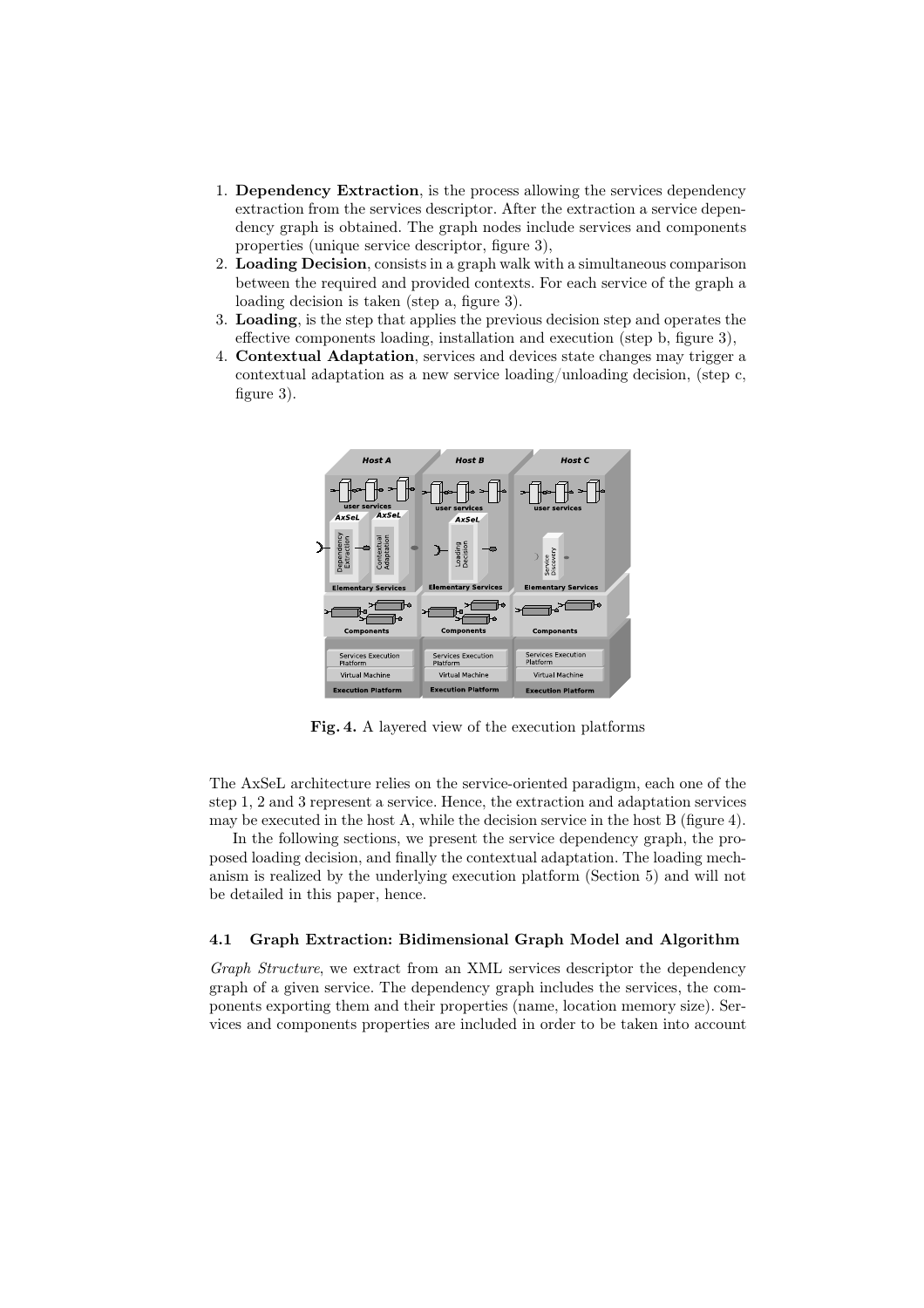during the decision process. The loading decision may be taken in the service level or the component level, hence the use of a bidimensional graph (figure 5). The latter is a directed graph where services and components are represented by nodes and their dependencies by edges.



Fig. 5. A Service Dependency Graph

- Nodes. The graph nodes represent the services and the components. In the figure, services are represented with round nodes, while components are square shaped. Each node has a weight and some properties.
- Edges. They represent services and component dependencies. Nodes that are in the same level are linked by horizontal edges, while nodes from different levels are vertically linked. We map the proposed service/component model (cf. 3.1) to a bidimensional graph. The graph dependencies represent the import/export relationship between the model elements (nodes). Services are implemented by components and components may import other components. Finally, services may import other services. An edge goes from a service to another, or from a component to another or from a component to a service. Edges are directed and may have specific annotations.

Two logical operators are included in the service/model dependency graph, the AND and OR operators. A dependency having the AND operator implies the necessity of loading its nodes. This case is illustrated in the example 1, in the figure 5. The component A must load the components B and C. A dependency having the OR operator represents the possibility of choosing a node or another.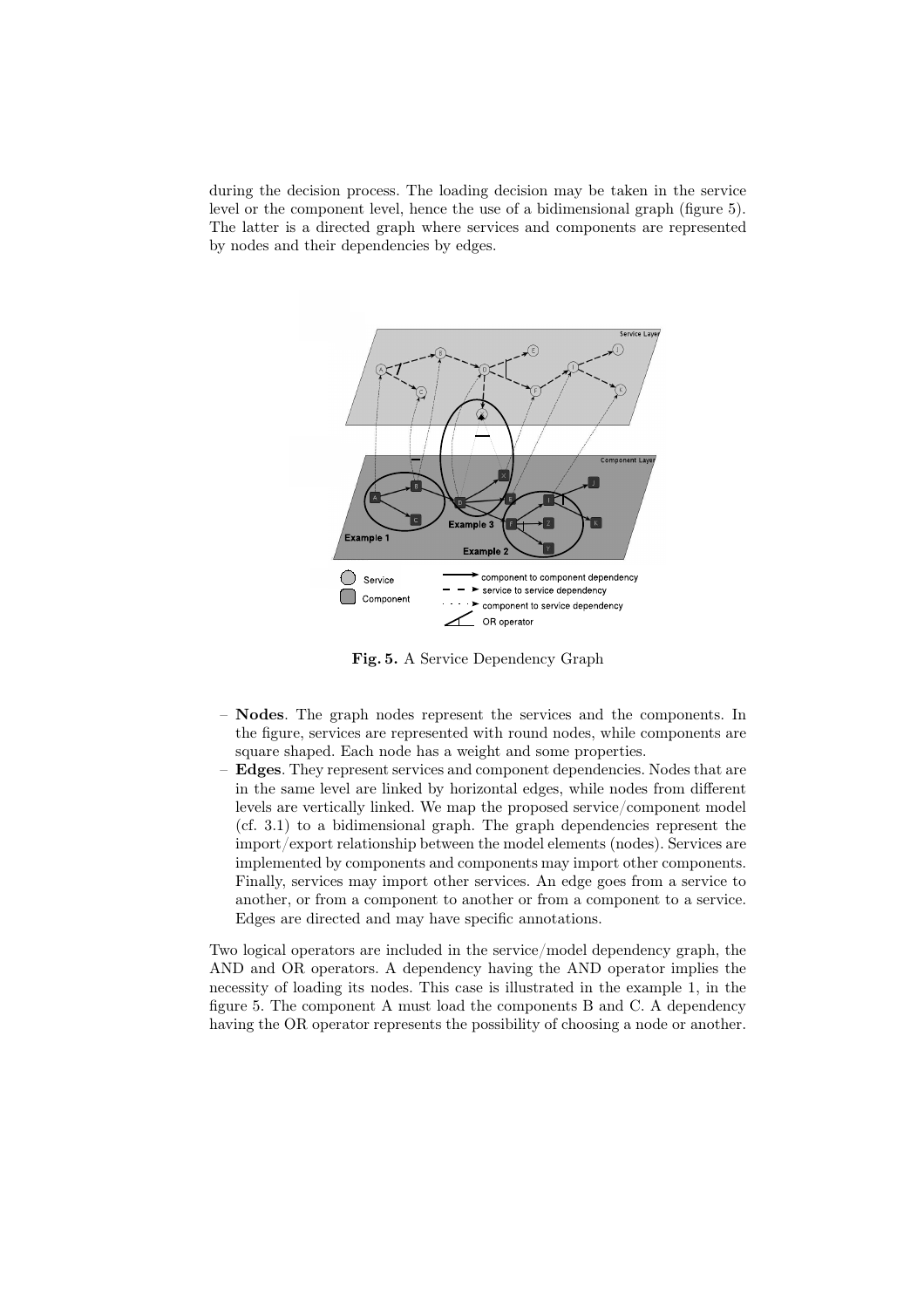This operator is helpful if many versions of the same service for example are available. We include the OR operator into our model in order to allow the possibility of drawing services from several repositories. In the example 2 of the figure 5, the component F depends from the components I AND (Z OR Y). Finally, the example 3 of the same figure shows the case where a service is published by one or more components. The service X may be provided either by the component X or by the component D.

Graph Extraction Algorithm, two operations contribute to make the extraction process.

- 1. Dependency Retrieval, this operation is based on the service descriptor parsing. The term Resource designates a service or a component. The function  $(\text{getRequirements}))$  helps to extract the Resource dependencies (Requirement). After that, for each requirement a recursive dependency extraction is launched. The algorithm 1 takes place until all the dependencies of a service are extracted,
- 2. Graph Construction is made as the previous step is taking place. The nodes are created and included in the wright level according to their types. A service is represented by a node in the service level and a component is represented by a node in the component level. Edges are included between nodes from the same or different levels. At each step of the algorithm, we include in the current graph the dependency graph of its children. The entry point of the current graph is then linked to the entry point of the children dependency graph. The complexity of the extraction algorithm is evaluated to  $O(nlog(n))$ .

|  |  | <b>Algorithm 1 Graph extractDependency (Resource resource)</b> |  |  |
|--|--|----------------------------------------------------------------|--|--|
|--|--|----------------------------------------------------------------|--|--|

<sup>1:</sup>  $G \leftarrow new Graph(resource)$ 

- 2: Requirement  $\vert$  children  $\leftarrow$  resource.getRequirements()
- 3: for i,  $Gi \leftarrow extractDependency(children[i])$
- 4: if Gi.firstNode provides Service then
- 5: include Gi.firstNode in ServiceLayer
- 6: else if Gi.firstNode provides Component then
- 7: include Gi.firstNode in ComponentLayer
- 8: end if
- 9: G.include(Gi)
- 10: G.addDependencyEdge(G.firstNode, Gi.firstNode)
- 11: return (G)

# 4.2 Loading Decision: Graph Colouring

Once we have extracted the dependency graph of a given service, we go to the next step which is the loading decision. The loading decision is based on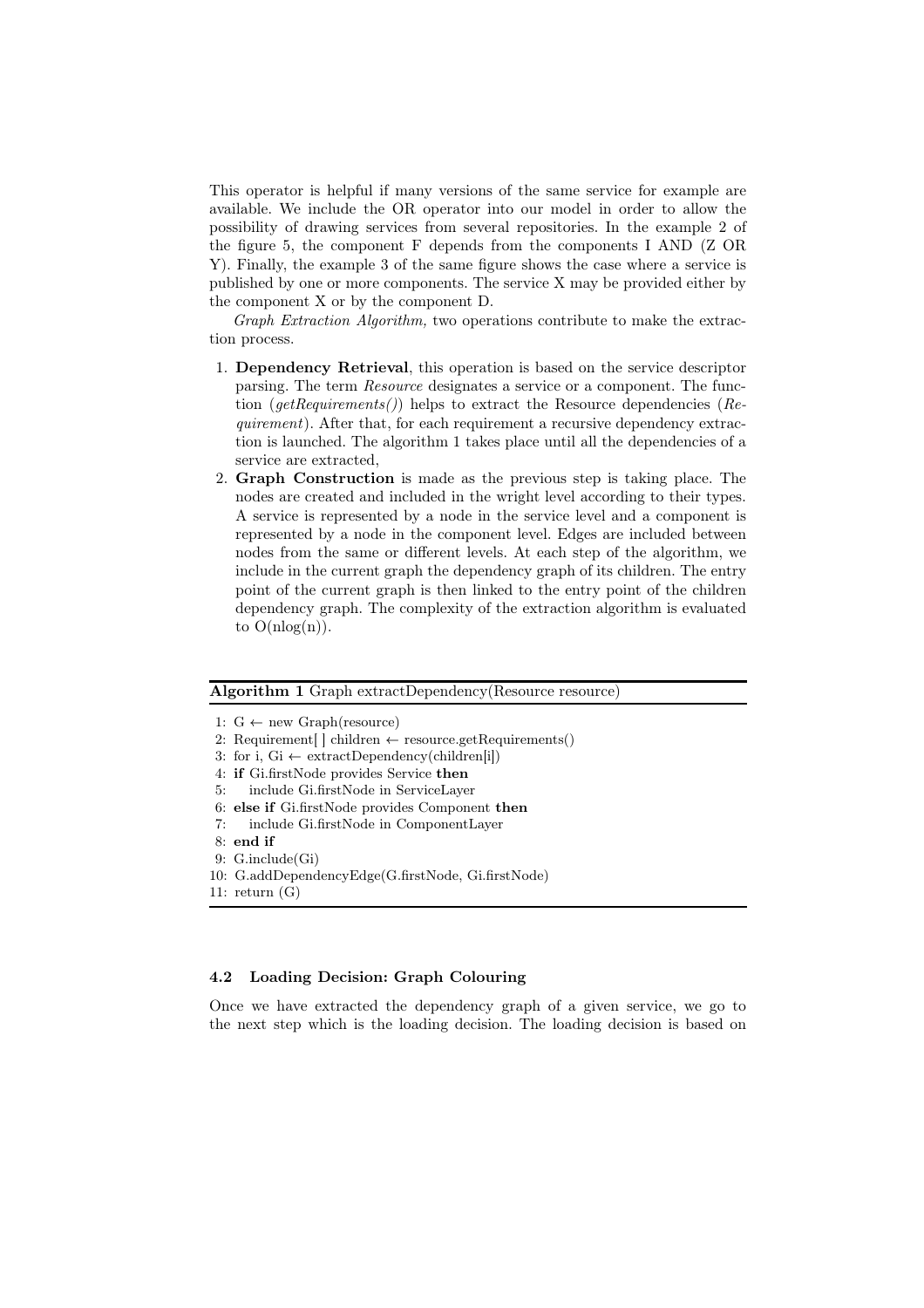a comparison between services, users and devices properties. We only load the services obeying to the contextual constraints. The decision process is operated through a graph colouring algorithm.

Colouring Principle, we walk the extracted bidimensional graph and assign to each node a colour according to the taken decision.

- Red is assigned to nodes obeying to the loading criteria and that will be loaded on the device.
- White is assigned to nodes that are not obeying to the loading constraints. In this case, we create a null service and direct the call to it (cf. 3.1). We notice that a white node cannot break a red nodes series.

During the graph walk, when a red node is encountered it is loaded. When it is a white node, the AxSeL architecture creates a null service and redirects the call to it. The fact of redirecting to a null service prevents the loaded application from a fully work. However, by using this technique we guarantee first, the good work of an application (no crash caused by a missing service). Second, the loading of the needed services only. Once, a suitable service obeying to the deployment constraints appears we replace the null one by the new one.

Colouring Algorithm, this algorithm is inspired from the dedicated algorithms found in the graph theory literature. Several constraint-driven algorithms as Kruskal, PRIM, Dijkstra, Bellman-Ford-Moore, Floyd Warshall [18] has proved their efficiency in extracting the shortest path. Such techniques are helpful to take the loading decision according to constraints as the components sizes and the device memory. Heuristic methods as genetic and  $A^*$  algorithms are also interesting to optimize the graph walk.

The colouring algorithm of the AxSeL architecture uses two metrics representing the service priority (prio) and memory size (sizeNode).

- prio() is a function returning the priority of a service. prioMin is the lowest priority level a service can have to be loaded. The user defines the value of prioMin as a boundary for the services to be loaded,
- sizeNode represents the current overall memory size of the red services. sizeMax is a constant value representing the maximal memory size afforded by the device. When sizeNode reaches the value of sizeMax services are no longer loaded.

The graph colouring is made following two steps:

- 1. Initial white colouring, the entire graph is coloured in white at first. By default, none of the services is loaded, but directed to null ones. This step is not resource consuming since we do not really walk the entire dependency graph. At the creation step the graph nodes are already marked by the white colour.
- 2. Red colouring, we walk the dependency graph and assign to the nodes obeying to the loading constraints the red colour. This step is initiated by a call to the colouring algorithm 2 having as parameters the graph entry point and a null value for the variable sizeNode colour(new List[G.firstNode], 0).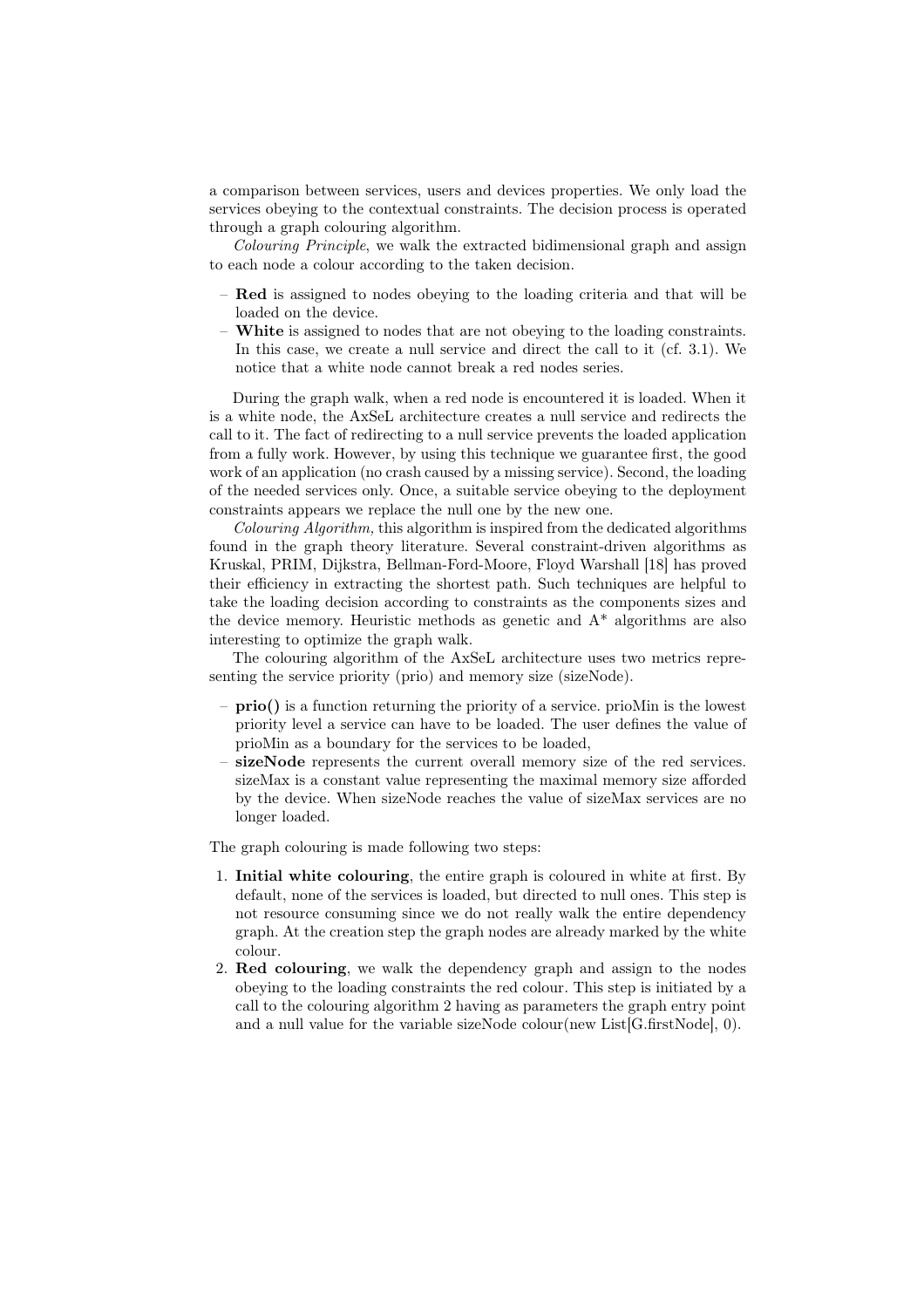Algorithm 2 List colour(List nodeList, Integer sizeNode))

```
1: nodeList.sort(prio)
```
- 2: firstNode =  $nodeList-firstElement()$
- 3: if firstNode.getPrio()  $\ge$  prioMin and sizeNode + firstNode.getSize()  $\le$  sizeMax then
- 4: firstNode.changeColour(red)
- 5: return colour(nodeList-firstNode+children(firstNode), sizeNode+firstNode.getSize())
- 6: else
- 7: return colour(nodeList-firstNode,sizeNode)

```
8: end if
```
First, the algorithm sorts the nodes depending on their priority. Second, it takes the first node of the sorted list and checks if it obeys to the deployment constraints (priority and memory). If it is the case, the node is coloured in red, otherwise, it is kept white. The red node is removed from the initial list and its children are added to be proceeded. The result of this algorithm is a list of coloured nodes. We have evaluated its complexity to  $O(n \log(n))$ .

### 4.3 Dynamic Adaptation: Events and Actions

High mobility in pervasive environments causes many variations that should be taken into consideration. The AxSeL architecture uses a context listener mechanism to capture the context changes such as the device memory state, the user preferences and the services current state. An adapting algorithm answering to the event changes is implemented and presented in this section.

Adaptation Principle, the context dynamics are taken into account in the AxSeL architecture through an event model. Two kinds of events can occur.

- Service related Events, this kind of events is triggered when new services appear, or old ones are updated (new version, property changes, disappear, etc.).
- Device related Events, these events are triggered in the case of change in the device resources. For example, if the device memory is released it can host new services.

Both events trigger new actions on the graph.

- Graph Structure Modification, the service appearance or disappearance causes respectively a node addition or removal in the dependency graph, and the related dependencies.
- Node Colour Modification, the state of the device memory influences the state of the nodes. Actually, if the memory is freed, loading new services becomes possible (red colouring). Besides, if the memory is full some nodes may be removed (white colouring). The user preferences also influence the state of the nodes. That is, when the user needs to load/unload a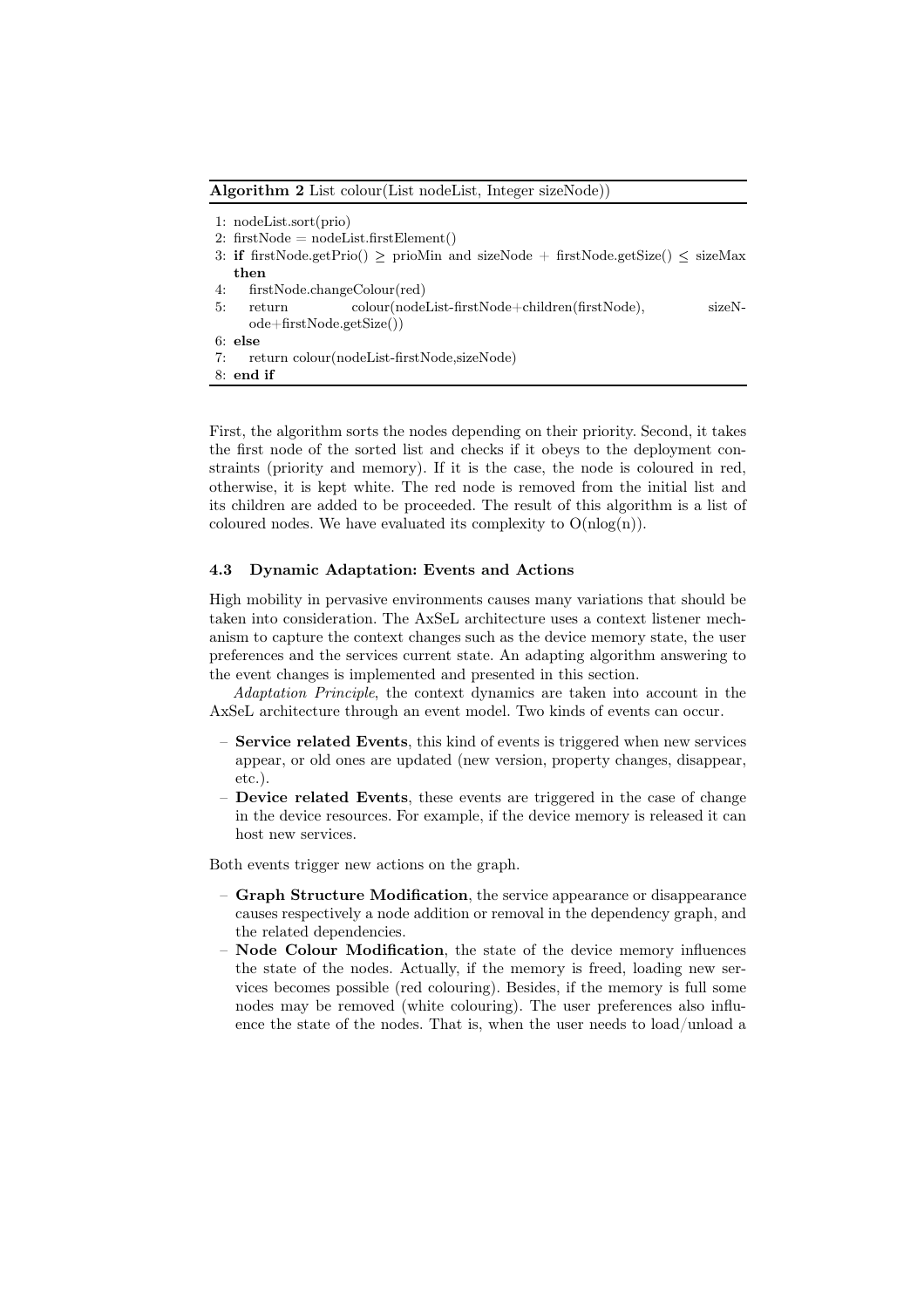node or to modify its priority. Finally, when the state of a service changes (appearance/disappearance/modification) it changes the colour of the node representing it.

The cited actions initiate a new decision process. However, the colouring algorithm is incremental and takes into account the services already loaded without making a new graph walk and re-colouring.

Adaptation Algorithm, when an event is notified the algorithm 3 is initiated. Events emanate from two possible sources.

- Node Addition, we check if the new node has a red parent in the graph. In this case, we initiate the colouring process by adding the new node and updating the sizeNode variable.
- Node State Change, if the node is already red we uncolour it (white) and reduce its memory size from the sizeNode variable. Finally, we uncolour its children (algorithm 4). The nodes recolouring is initiated with the input variable sizeNode.

# Algorithm 3 adaptation(Event e)

|     | 1: if e.getType() $==$ NewNode then                                               |  |  |  |  |  |
|-----|-----------------------------------------------------------------------------------|--|--|--|--|--|
| 2:  | <b>if</b> $\exists$ nodei / father(node) and nodei.isColored(red) <b>then</b>     |  |  |  |  |  |
| 3:  | $\text{colour}(l + \text{node}, \text{sizeNode})$                                 |  |  |  |  |  |
| 4:  | end if                                                                            |  |  |  |  |  |
|     | 5: else if e.getType()== $NodeChange$ then                                        |  |  |  |  |  |
| 6:  | <b>if</b> node.isColored(red) <b>then</b>                                         |  |  |  |  |  |
| 7:  | node.changeColour(white)                                                          |  |  |  |  |  |
| 8:  | $sizeNode \leftarrow sizeNode - node.getSize()$                                   |  |  |  |  |  |
| 9:  | uncolour(new List (children(node)))                                               |  |  |  |  |  |
| 10: | $\text{colour}(l + \text{node}, \text{sizeNode})$                                 |  |  |  |  |  |
| 11: | <b>else</b> if node.isColored(white) and $\exists$ nodei /<br>father(node)<br>and |  |  |  |  |  |
|     | nodei.isColored(red) then                                                         |  |  |  |  |  |
| 12: | $\text{colour}(l + \text{node}, \text{sizeNode})$                                 |  |  |  |  |  |
| 13: | end if                                                                            |  |  |  |  |  |
|     | $14:$ end if                                                                      |  |  |  |  |  |

The uncolour(List) function checks if a red node has not red parents. In this case it is possible to uncolour it (white). The node memory size is deduced from the variable sizeNode and the function propagates the uncolouring process to the children. A processed node is not considered again. We evaluate the complexity of this algorithm to  $O(n^2)$  because the uncolouring process re-walk the entire dependency graph to retrieve the node parents.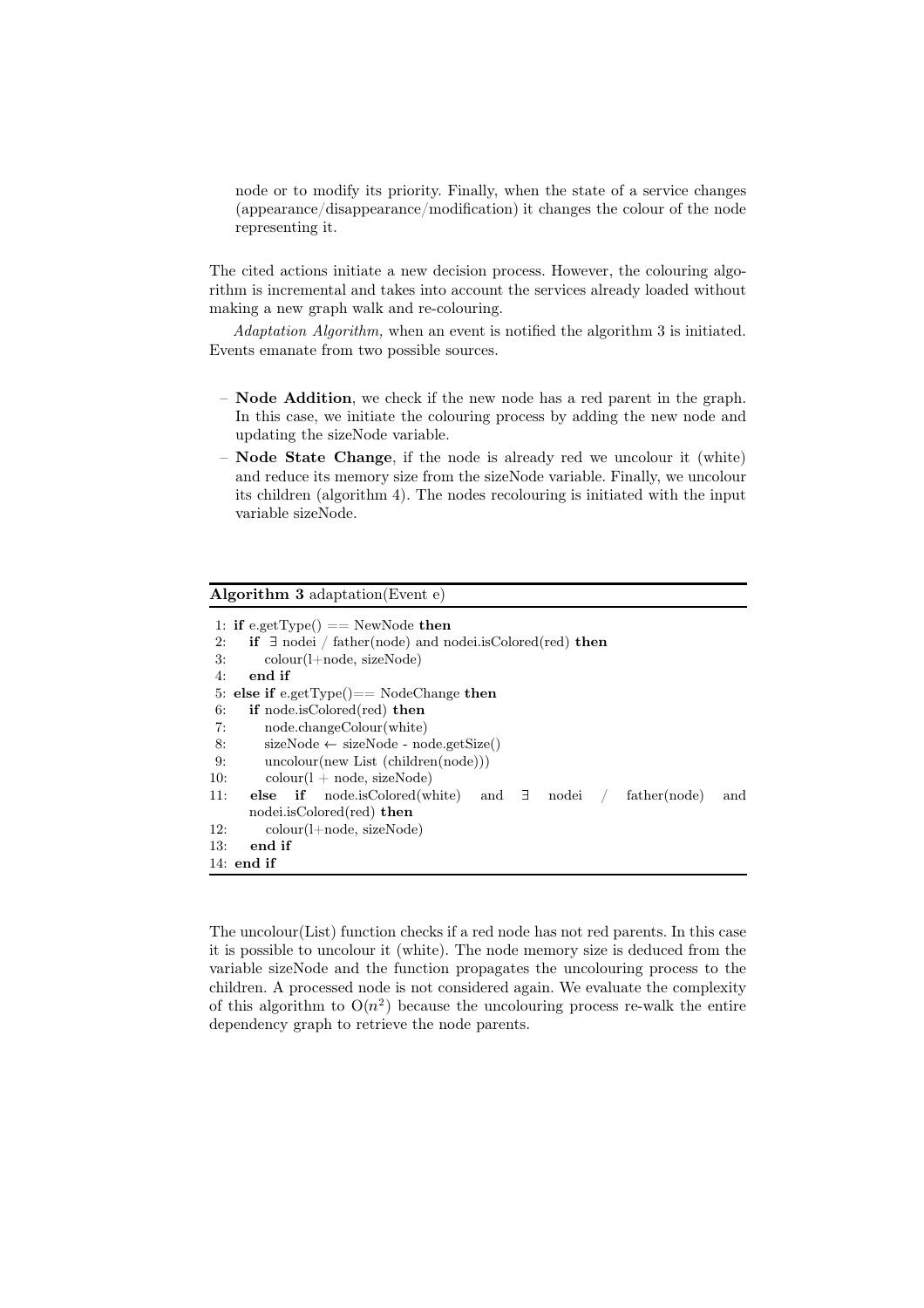```
1: \forall node \in l
```
- 2: if node.isColored(red) and  $\sharp$  nodei / father(node) and nodei.isColored(red) then
- 3: node.changeColor(white)
- 4:  $sizeNode \leftarrow sizeNode node.getSize()$
- 5: uncolour $(l node + children(node))$
- 6: end if

# 5 Implementation and Evaluation

The AxSeL architecture is implemented as a java based prototype. It relies on the java virtual machine and the Felix [19] platforms. Felix is an OSGi [15] specification platform dedicated for the services deployment and execution (figure 4). We match the service/component model with the OSGi platform. A component is implemented as an OSGi bundle (deployment unit composed of classes and a manifest). A service is implemented as an OSGi service, it is represented using a java interface.

Measurements have been performed to prove the feasibility and efficiency of the AxSeL implementation. In order to represent a use case application, we have examined the available Felix repositories. Applications in the Felix repository have an average number of services about twenty services. Hence, we have performed tests using a dependency graph of services representing an application composed of twenty. Each node may have one or five dependencies at the component level, and only three dependencies at the service one. Service providers and descriptors may give wrong or unchecked services descriptions representing cyclic dependency graphs. AxSeL takes into account this criterion and performs the services loading even in case of cyclic graphs without altering its performances. Experiments are made according to the phases of graph extraction, loading decision, and dynamic adaptation. We evaluate the algorithms execution time (ms) and memory occupation (Ko) complexity in two cases. First, in case of increasing the graph nodes. Second, in comparison with an existing platform.

Time/Memory Measurements Time and memory cost of each phase (algorithm) is evaluated by increasing the number of the graph nodes. Figures 6 and 7 depict the curves of each algorithm.

Observations, The adaptation phase is tested in the worst case that is the entire graph uncolouring and recolouring. The figure 6 shows that AxSeL has a quite linear increasing tendency at the extraction phase. The decision curve is linear and almost null even in the largest dependency graph (not visible in the figure). Finally, the adaptation curve is pertaining to the exponent.

Figure 7 shows the memory use cost in response to the graph nodes number variation. At the extraction phase, the curve follows an asymptotic behaviour. At the decision phase, AxSeL have a constant memory use cost. Finally, the adaptation curve of AxSeL has an oscillatory trend.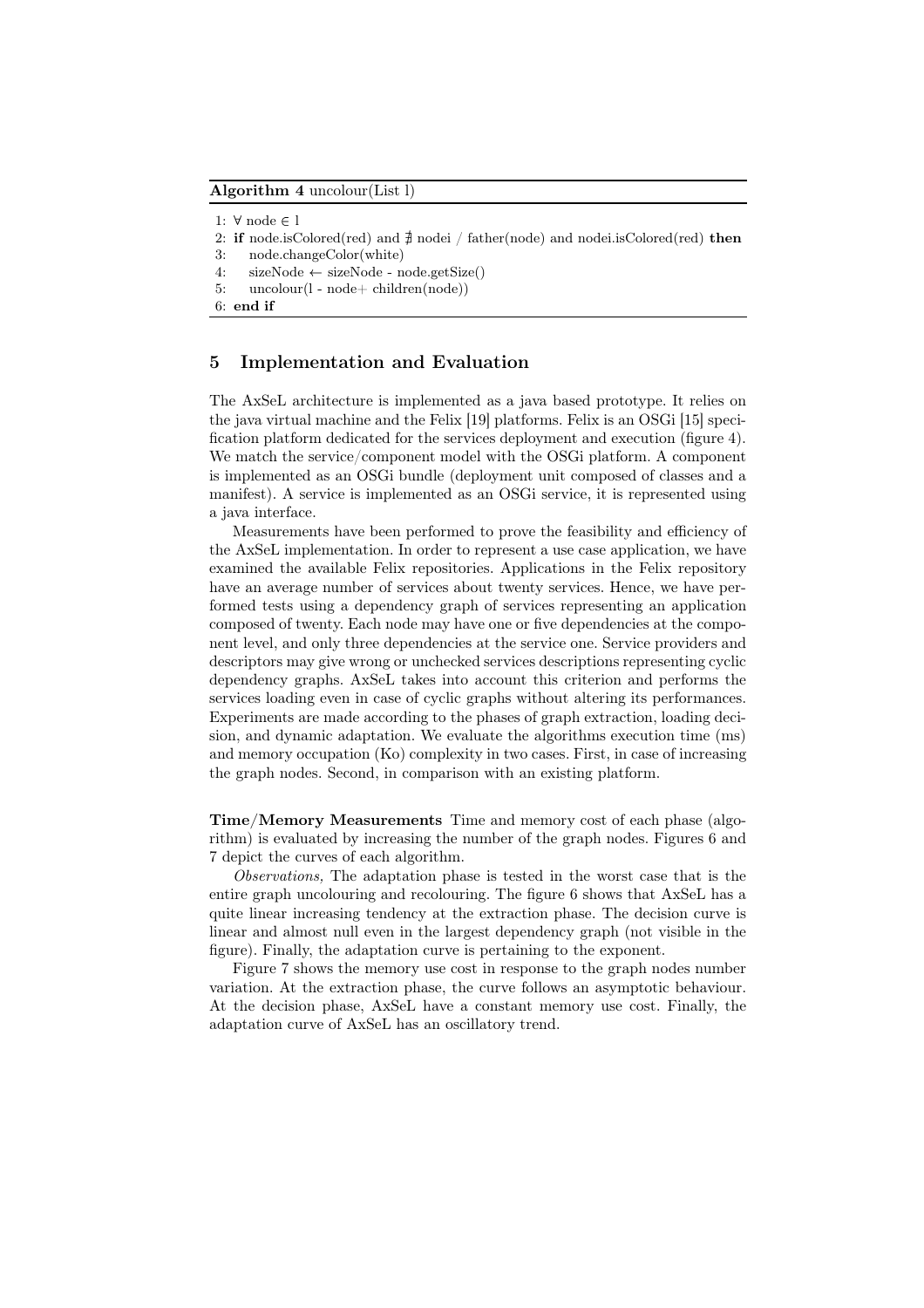Analysis, time and memory measurements show costs tendencies that are equivalent to the previously evaluated theoretical complexity of each algorithm. Though the adaptation phase has to be improved, it does not really alter the performances of AxSeL, since the adaptation is tested in the worst case (total graph recolouring) and takes less time and uses less memory in common cases (partial graph recolouring). Its oscillatory trend is explained by the memory de-allocation due to the java virtual machine garbage collector. Its exponential time cost strongly depends on the graph structure and may be improved by optimizing the graph walk through a more efficient parents search method, for example by keeping a list of the dependent nodes at each node. Finally, the gathered results show that AxSeL has a short execution time even in the largest graph (500 nodes) and has an economic memory use. We attribute the latter to the use of the Singleton design pattern which allows the reuse of the created objects without re-allocating them in memory.



Fig. 6. Execution Time per Phase

Fig. 7. Memory Allocation per Phase

Comparison with an existing platform The OBR [20] platform installs the OSGi bundles from a remote repository without applying any deployment decisions, neither respecting contextual constraints. It only loads all the needed bundles without making any contextual adaptation. The performed tests were undergone by using a non cyclic graph in order to allow the comparison with the OBR platform that do not take into consideration such cases.

Observations, both architectures are compared during the different phases. In the graph extraction phase (figure 8), AxSeL takes on average twice less time than OBR. The decision graph colouring algorithm is ten times faster in AxSeL than in OBR. AxSeL has an efficient contextual adaptation feature which is absent from the OBR platform. Figure 9 shows the trend of the observed memory allocation. At the graph extraction phase, AxSeL uses more memory resources than OBR. However, for the compared phases AxSeL is on average, over twice less memory consuming than OBR without the adaptation phase, and one time and a half considering the former.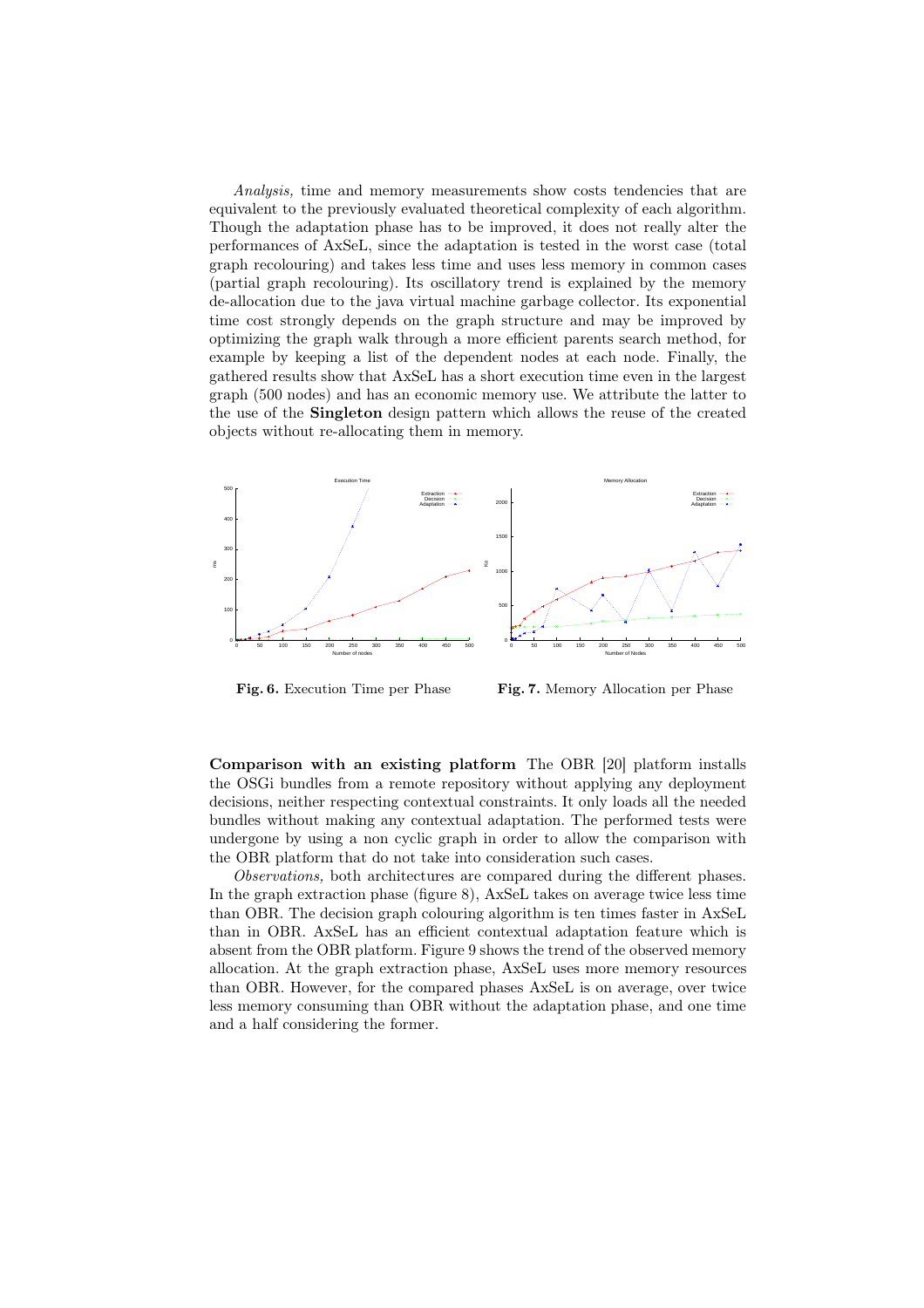

Analysis, AxSeL is faster in deciding which nodes to load because it proceeds to a unique graph walk, while OBR makes several walks to look for the nodes dependencies. Moreover, at the extraction phase, AxSeL uses more memory than OBR. Actually, AxSeL extracts a bidimensional graph, while OBR do not consider graph structures. AxSeL is efficient in comparison with OBR in execution time and in memory allocation. However, the current version of OBR can largely be improved.

## 6 Conclusion and future works

In this paper, we have presented an architecture for contextual services loading: AxSeL. The key design strategy of our approach is in using the service-oriented applications paradigm and applying inspired graph theory algorithms in local applications deployment. Services dependencies are represented in a bidimensional graph. The graph nodes are enriched with the services and components contextual properties as the memory size and the priority. The graph is extracted from a common services descriptor where the services dependencies are presented. The loading decision is then taken through a graph colouring algorithm. The loading decision is expressed by two colours red (loading) and white (no loading). In the case of the non loading of a service, we direct it to a null service in order to ensure the application resilience. The contextual adaptation is realized through mechanisms of listening, capturing and interpreting context events. Our approach supports both the initial deployment as well as the later reconfiguration of services. We have designed, implemented and evaluated the AxSeL architecture that is composed of services able to be deployed on a distributed environment. This avoids the use of the device resources by greedy processes of graph walks. Each algorithm (extraction, colouring, adaptation) is available in an isolated service. Performed measurements and comparison show AxSeL's efficiency in memory use and execution time.

In the near future, we are going to establish several dynamic deployment strategies according to the contextual constraints. This will increase AxSeL's